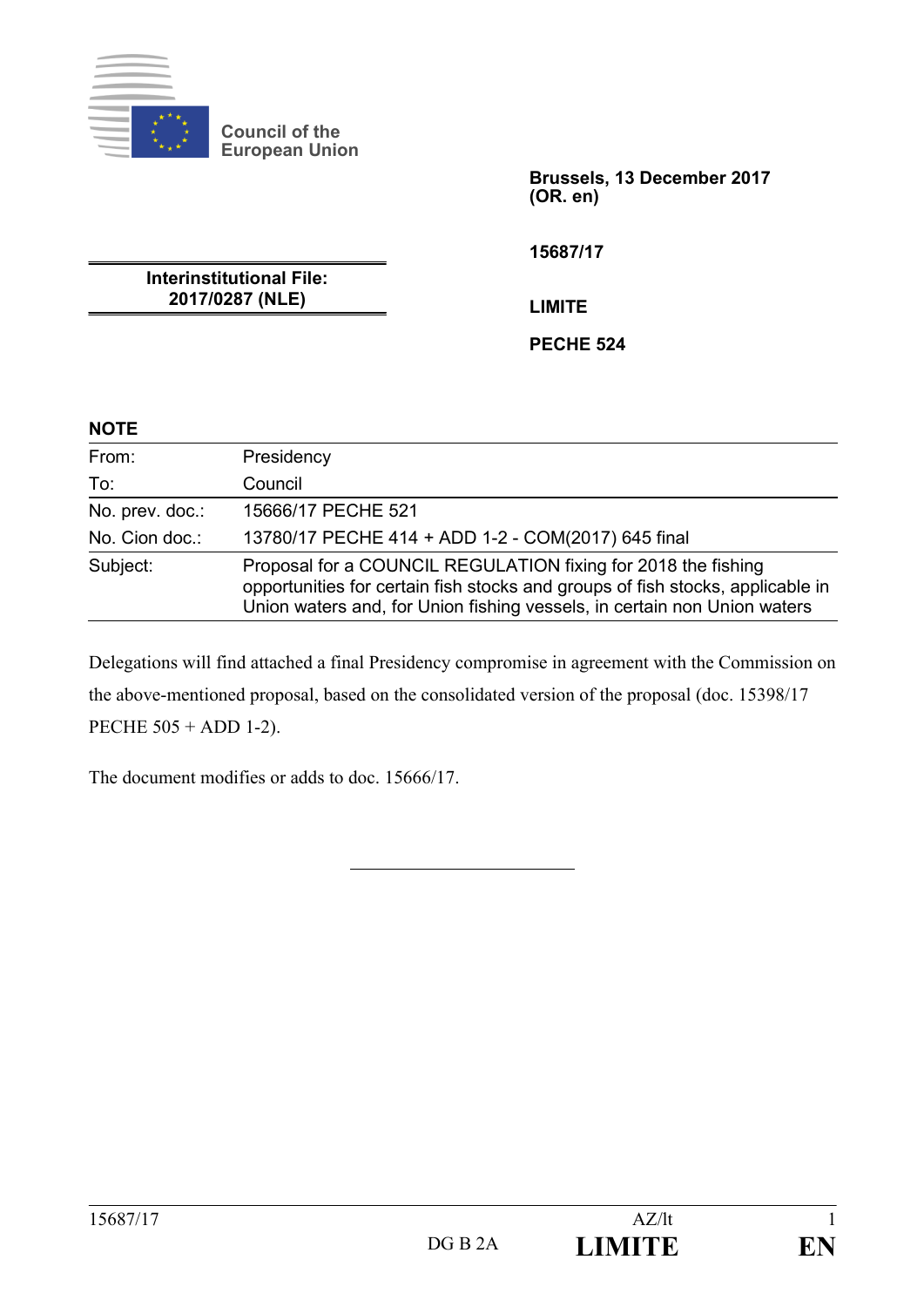# **Fishing Opportunities 2018**

### **1. CHANGES TO THE BODY OF THE REGULATION**

#### **1. Changes on European seabass**

1. Recital 8 is replaced by the following:

"According to scientific advice, European seabass (*Dicentrarchus labrax*) in the Celtic Sea, Channel, Irish Sea and southern North Sea (ICES divisions 4b, 4c and 7a, 7d–7h) remains in a perilous state and the stock continues to decline further, despite the measures taken in previous years. These measures have not delivered the desired reduction in commercial fishing mortality (only -17% instead of the expected -50%). Recreational fishing mortality on the Northern stock is now considered to be far more significant than previously calculated and is estimated to have exceeded that from commercial sources in 2016. This also includes post-release sources of mortality. Therefore, the fishing mortality of the Northern stock has to be decreased significantly in order to allow for a small increase in the biomass.

In order to mitigate the social and economic impact of the above measure, only limited fisheries with certain gears could be permitted, while providing for a two months closure to protect spawning aggregations. Whilst there could be certain unavoidable by-catches from other fishing gears, the stock status is so severe that it is not possible to allow all by-catches to be landed, and any encounters with the stock should be avoided. Also, there will need to be further restrictions on recreational fishing, with only catch-and release fishing allowed during the entire year. Taking into account ICES advice to further reduce fishing pressure on the stock of European seabass in the Bay of Biscay, a lower daily bag limit for recreational fisheries should also be fixed in that area."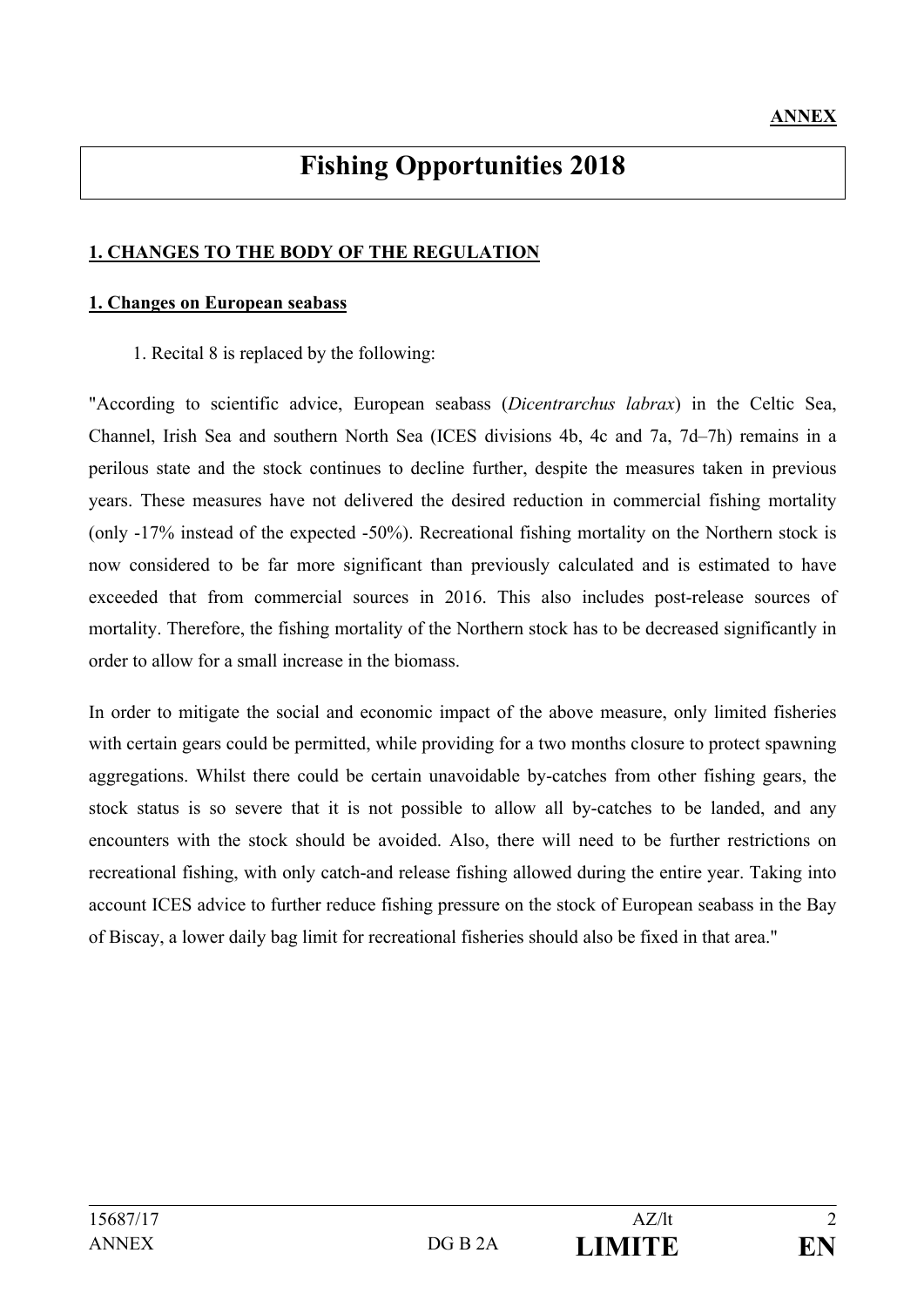2. Article 9 is replaced by the following:

### *"Article 9*

### *Measures on European seabass fisheries*

- 1. It shall be prohibited for Union fishing vessels, as well as for any commercial fisheries from shore, to fish for European seabass in ICES divisions 4b and 4c, and in ICES subarea 7. It shall be prohibited to retain on board, tranship, relocate or land European seabass caught in that area.
- 2. By derogation from paragraph 1, in January 2018 and from 1 April to 31 December 2018, Union fishing vessels in ICES divisions 4b, 4c, 7d, 7e, 7f and 7h and in waters within 12 nautical miles from baselines under the sovereignty of the United Kingdom in ICES divisions 7a and 7g may fish for European seabass, to retain on board, tranship, relocate or land European seabass caught in that area with the following gears and within the following limits:
	- (a) Using demersal trawls**<sup>1</sup>** : not exceeding 100 kilograms per month and 1% of the weight of the total catches of marine organisms on board in any single day;
	- (b) Using seines**<sup>2</sup>** : not exceeding 180 kilograms per month and 1% of the weight of the total catches of marine organisms on board in any single day;
	- (c) Using hooks and lines**<sup>3</sup>** : 5 tonnes per vessel per year;
	- (d) Using fixed gillnets<sup>4</sup>: 1,2 tonnes per vessel per year.

<sup>&</sup>lt;sup>1</sup> All types of demersal trawls, including OTB, OTT, PTB, TBB, TBN, TBS, TB.

<sup>&</sup>lt;sup>2</sup> All types of seines, including SSC, SDN, SPR, SV, SB, SX.

**<sup>3</sup>** All long lines or pole and line or rod and line fisheries, including LHP, LHM, LLD, LL, LTL, LX and LLS.

**<sup>4</sup>** All fixed gillnets and traps, including GTR, GNS, FYK, FPN and FIX.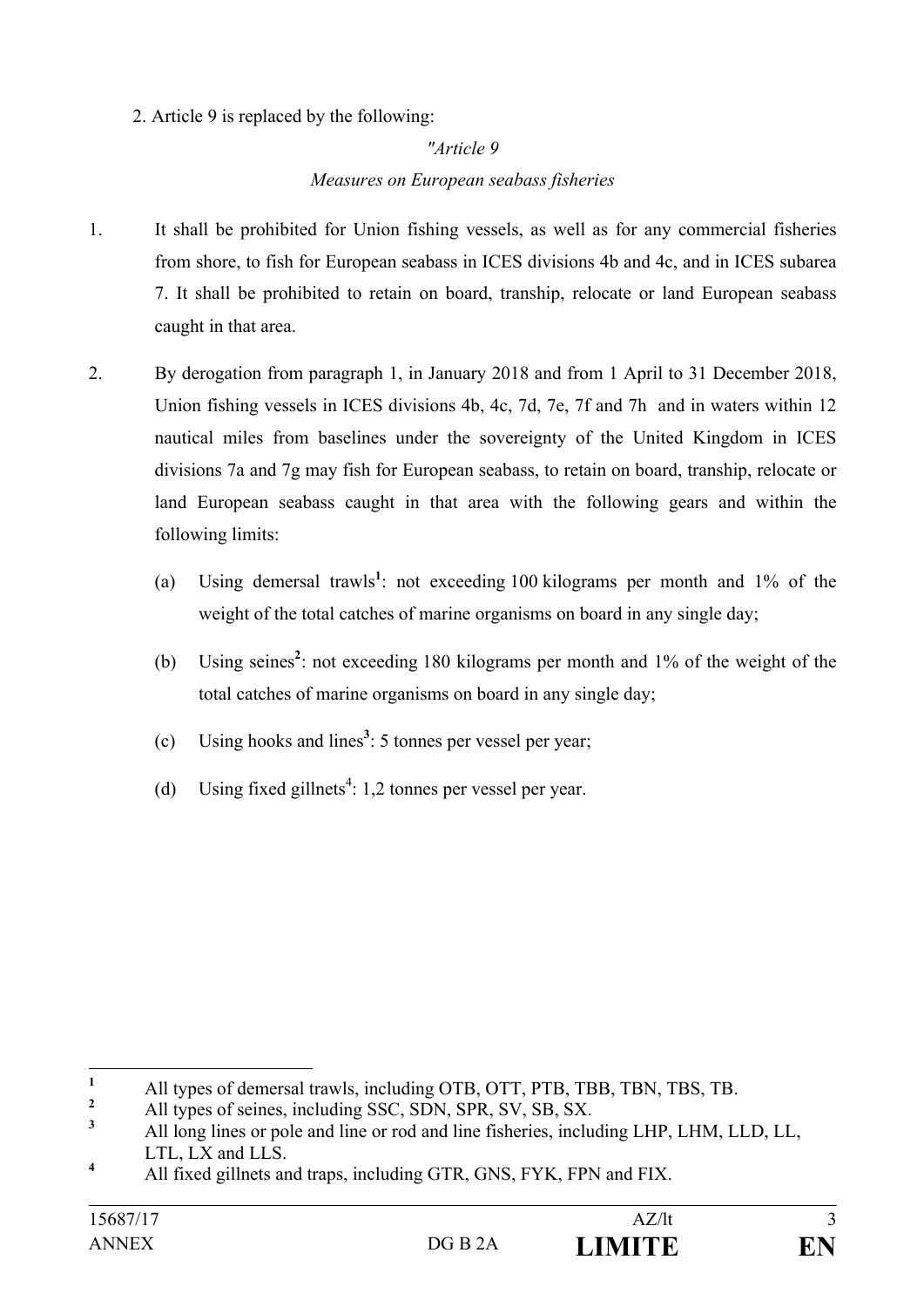The above derogations shall apply to Union fishing vessels that have recorded catches of European seabass over the period from 1 July 2015 to 30 September 2016: in point (c) with recorded catches using hooks and lines, and in point (d) with recorded catches using fixed gillnets. In the case of a replacement of a Union fishing vessel, Member States may allow the derogation to apply to another fishing vessel provided that the number of Union fishing vessels subject to the derogation and their overall fishing capacity do not increase.

3. The catch limits set in paragraph 2 shall not be transferable between vessels and, where a monthly limit applies, from one month to another. For Union fishing vessels using more than one gear in a single calendar month, the lowest catch limit set in paragraph 2 for either gear shall apply.

Member States shall report to the Commission all catches of European seabass per type of gear not later than 15 days after the end of each month.

- 4. In recreational fisheries, including from shore, in ICES divisions 4b, 4c, 7a to 7k, only catch-and-release fishing for European seabass shall be allowed. It shall be prohibited to retain on board, relocate, tranship or land European seabass caught in that area.
- 5. In recreational fisheries in ICES divisions 8a and 8b, a maximum of three specimens of European seabass may be retained per fisherman per day."

### **2. Recital and Article on turbot and brill increase for 2017**

- 1. The title of the Regulation is revised accordingly
- 2. The following recitals are inserted:

"According to the updated scientific advice from ICES, annual catches of turbot in ICES subarea IV should be not more than 4952 tonnes for the years 2017-2019, it is appropriate to amend the TAC for turbot and brill in the North Sea to allow higher catches of those species also in 2017. Council Regulation (EU) 2017/127 should therefore be amended accordingly.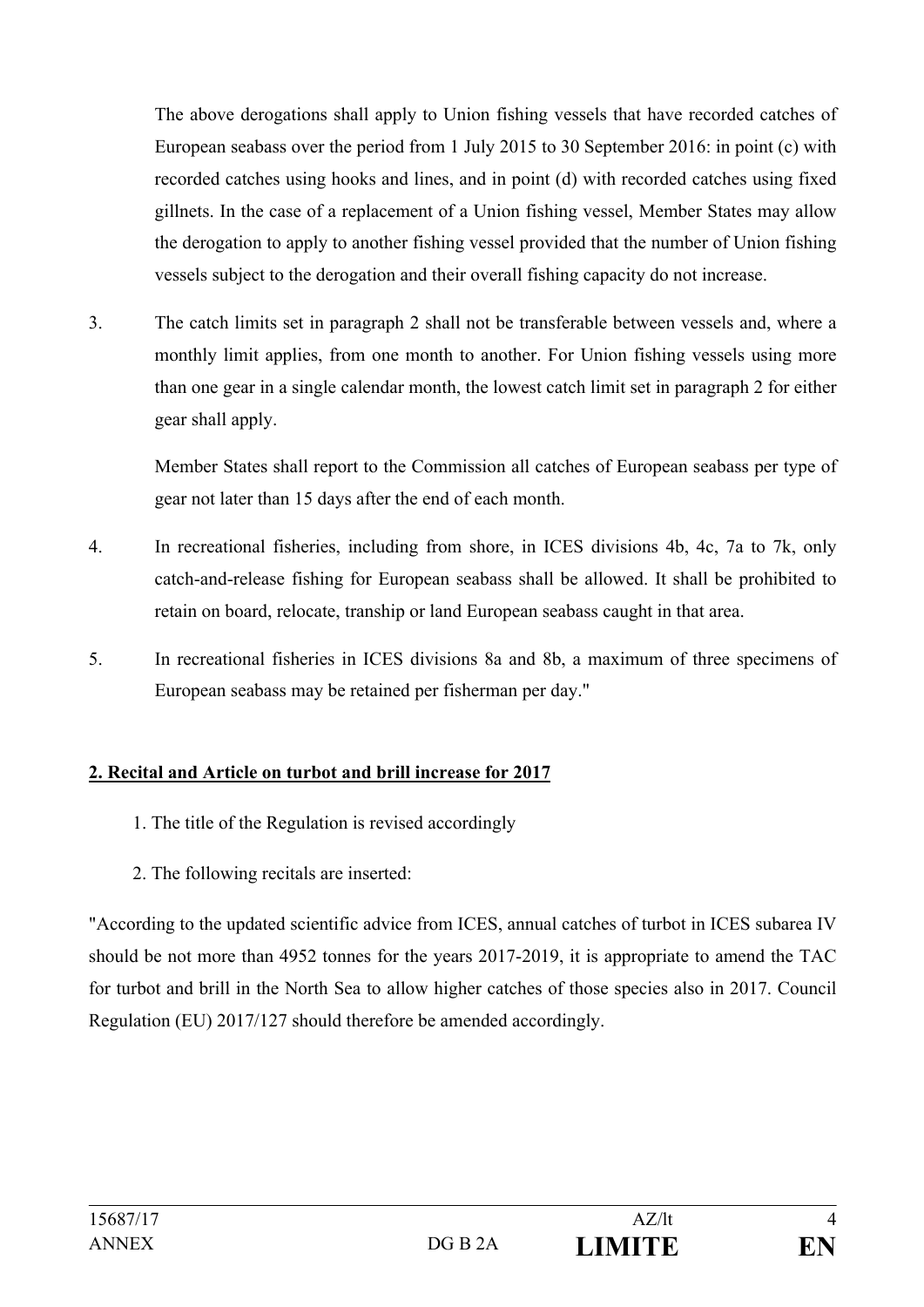The TAC for turbot and brill in the North Sea (ICES divisions IIa and IV) provided for in Regulation (EU) 2017/127 applies from 1 January 2017. The amending provisions set out in this Regulation should also apply from that date. Such retroactive application does not prejudice the principles of legal certainty and protection of legitimate expectations as the fishing opportunities concerned are increased compared to the opportunities established in Regulation (EU) 2017/127."

3. The following article is inserted after Article 43:

# *"Article 43a Amendment to Regulation (EU) 2017/127*

The fishing opportunities table for turbot and brill in Union waters of IIa and IV in Annex IA to Regulation (EU) 2017/127 is replaced by the following table:

| Species:        | Turbot and brill<br>Psetta maxima and<br>Scopthalmus rhombus | Zone:<br>Union waters of IIa and IV<br>$(T/B/2AC4-C)$ |
|-----------------|--------------------------------------------------------------|-------------------------------------------------------|
| Belgium         | 434                                                          | Precautionary TAC                                     |
| Denmark         | 928                                                          |                                                       |
| Germany         | 237                                                          |                                                       |
| France          | 112                                                          |                                                       |
| The Netherlands | 3 2 9 1                                                      |                                                       |
| Sweden          | 7                                                            |                                                       |
| United Kingdom  | 915                                                          |                                                       |
| Union           | 5 9 2 4                                                      |                                                       |
|                 |                                                              |                                                       |
| <b>TAC</b>      | 5 9 2 4                                                      |                                                       |

"."

"

4. In Article 46, the following subparagraph is inserted after the fourth subparagraph:

"Article 43a shall apply retroactively from 1 January 2017."

# **3. Recital and Articles on Western and Central Pacific Fisheries Commission (WCPFC), changes to Annex IH and VII**

1. Recital 28 is replaced by the following: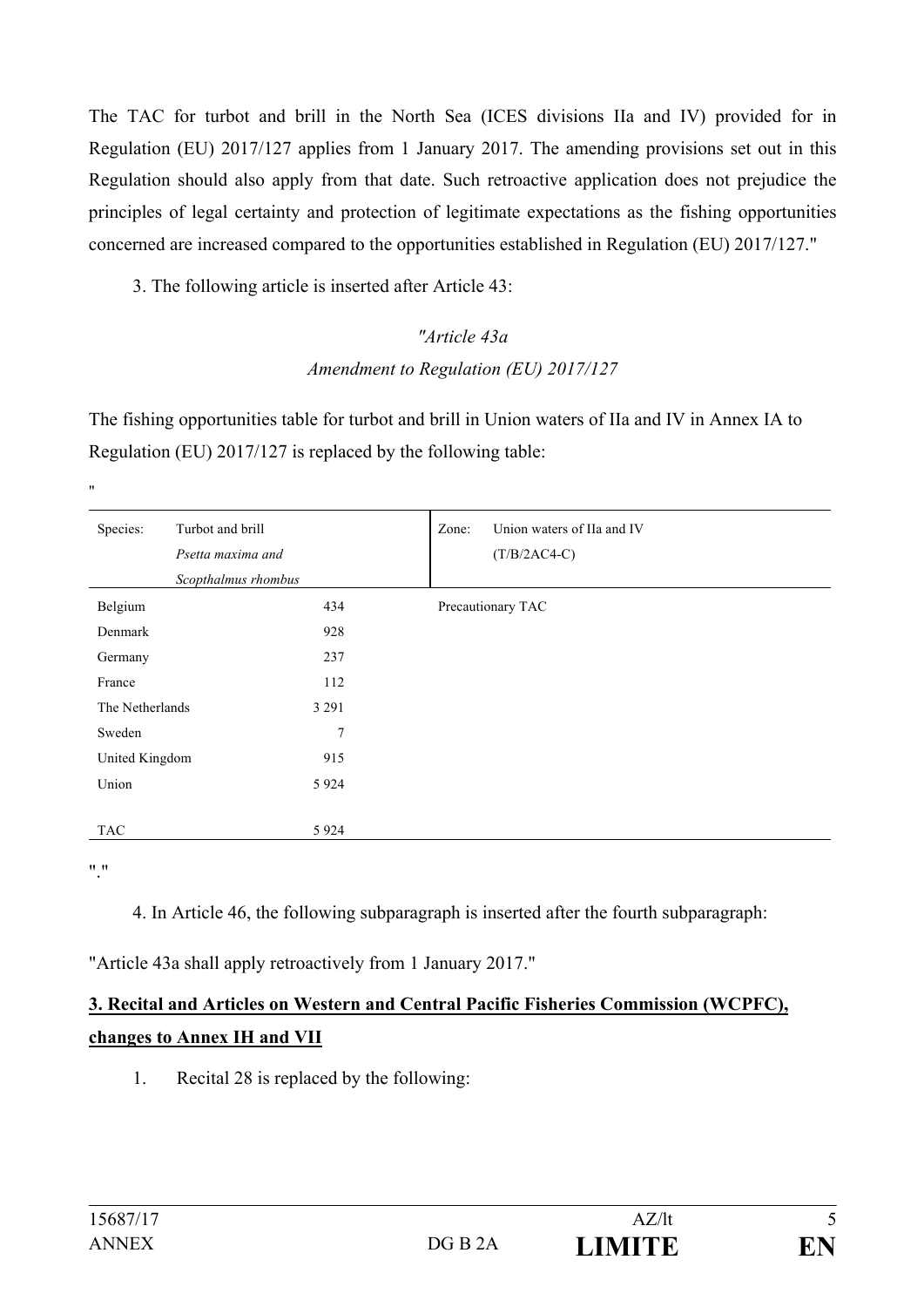"At its 14th Annual Meeting, the Western and Central Pacific Fisheries Commission (WCPFC) adopted conservation and management measures for tropical tunas. Those measures should continue to be implemented in the law of the Union."

2. Articles 33, 34 and 35 are replaced by the following:

### *"Article 33*

### *Conditions for bigeye tuna, yellowfin tuna, skipjack tuna and south Pacific albacore fisheries*

- 1. Member States shall ensure that the number of fishing days allocated to purse-seine vessels fishing for bigeye tuna (*Thunnus obesus*), yellowfin tuna (*Thunnus albacares*) and skipjack tuna (*Katsuwonus pelamis*) in the part of the WCPFC Convention Area located in the high seas between 20º N and 20º S does not exceed 403 days.
- 2. Union fishing vessels shall not target south Pacific albacore (*Thunnus alalunga*) in the WCPFC Convention Area south of 20° S.
- 3. Member States shall ensure that catches of bigeye tuna (*Thunnus obesus*) by longliners do not exceed 2 000 tonnes in 2018.

# *Article 34 Management of fishing with FADs*

- 1. In the part of the WCPFC Convention Area located between 20º N and 20º S, it shall be prohibited for purse seine vessels to deploy, service or set on FADs between 00:00 hours of 1 July 2018 and 24:00 hours of 30 September 2018.
- 2. In addition to the prohibition set in paragraph 1, it will be prohibited to set on FADs on the high seas of the WCPFC Convention Area, between 20<sup>°</sup> N and 20<sup>°</sup> S, for two additional months: either from 00:00 hours of 1 April 2018 to 24:00 hours of 31 May 2018, or from 00:00 hours of 1 November 2018 to 24:00 hours of 31 December 2018. The choice for the two additional months shall be notified to the Commission before 31 January 2018.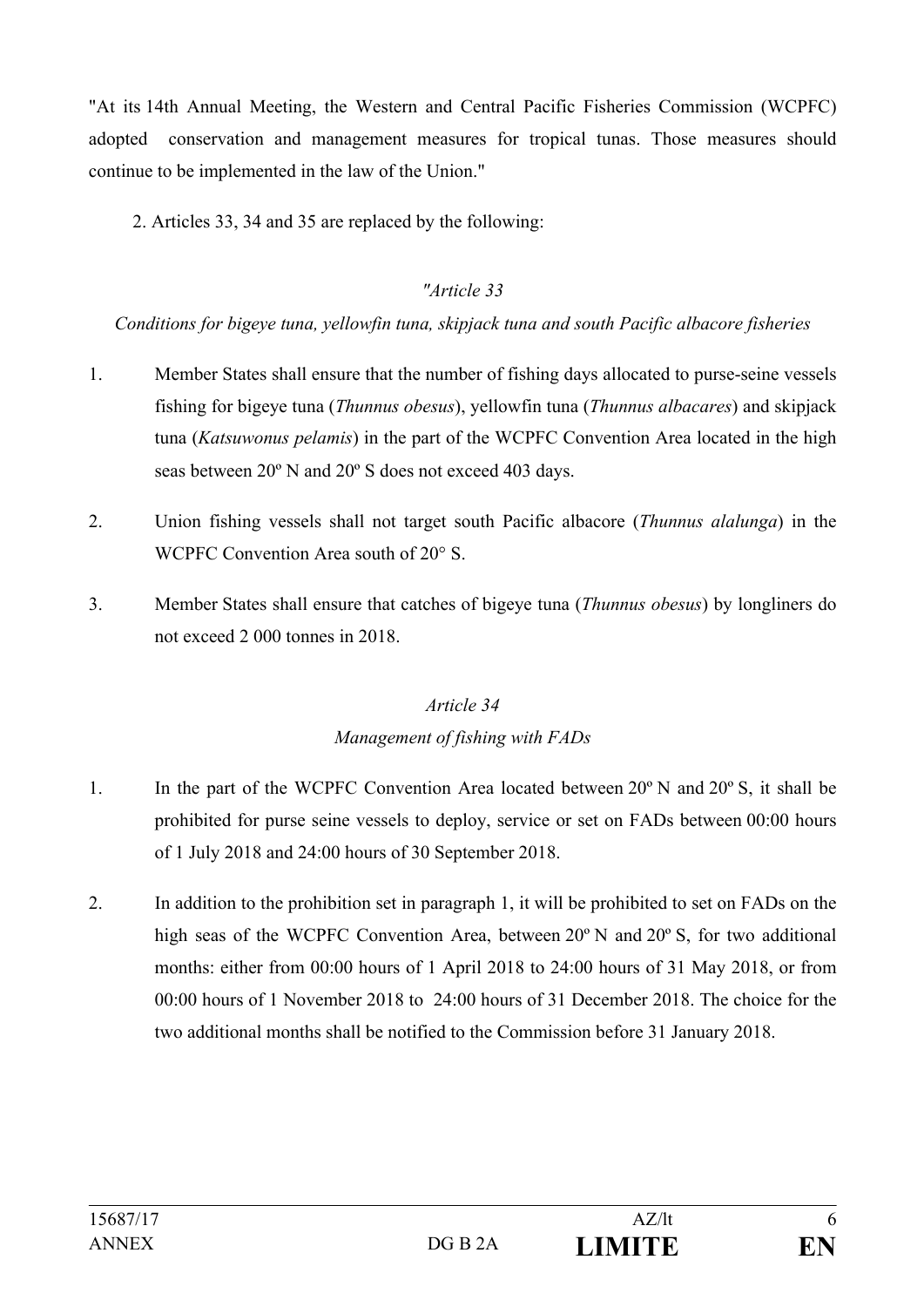- 3. Member States shall ensure that each of its purse seine vessels shall have deployed at sea, at any one time, no more than 350 Fish Aggregating Devices (FADs) with activated instrumented buoys. The buoy shall be activated exclusively onboard a vessel.
- 4. All purse-seine vessels fishing in the part of the WCPFC Convention Area referred to in paragraph 1 shall retain onboard and land or tranship all bigeye, yellowfin and skipjack tuna caught.
- 5. Paragraph 2 shall not apply in the following cases:
	- (a) in the final set of a trip, if the vessel has insufficient well space left to accommodate all fish;
	- (b) where the fish is unfit for human consumption for reasons other than size; or
	- (c) when a serious malfunction of freezer equipment occurs.

### *Article 35*

### *Limitations to the number of Union fishing vessels authorised to fish for swordfish*

The maximum number of Union fishing vessels authorised to fish for swordfish (*Xiphias gladius*) in areas south of 20º S of the WCPFC Convention Area shall be as set out in Annex VII.

### *Article 35a*

#### *Catch limits for swordfish in long-line fisheries south of 20°South*

Member States shall ensure that catches of swordfish (*Xiphias gladius*) south of 20°S by long-liners do not exceed in 2018 the limit set in Annex IH. Member States shall also ensure that there is no shift of the fishing effort for swordfish to the area north of the 20°S, as a result of this measure."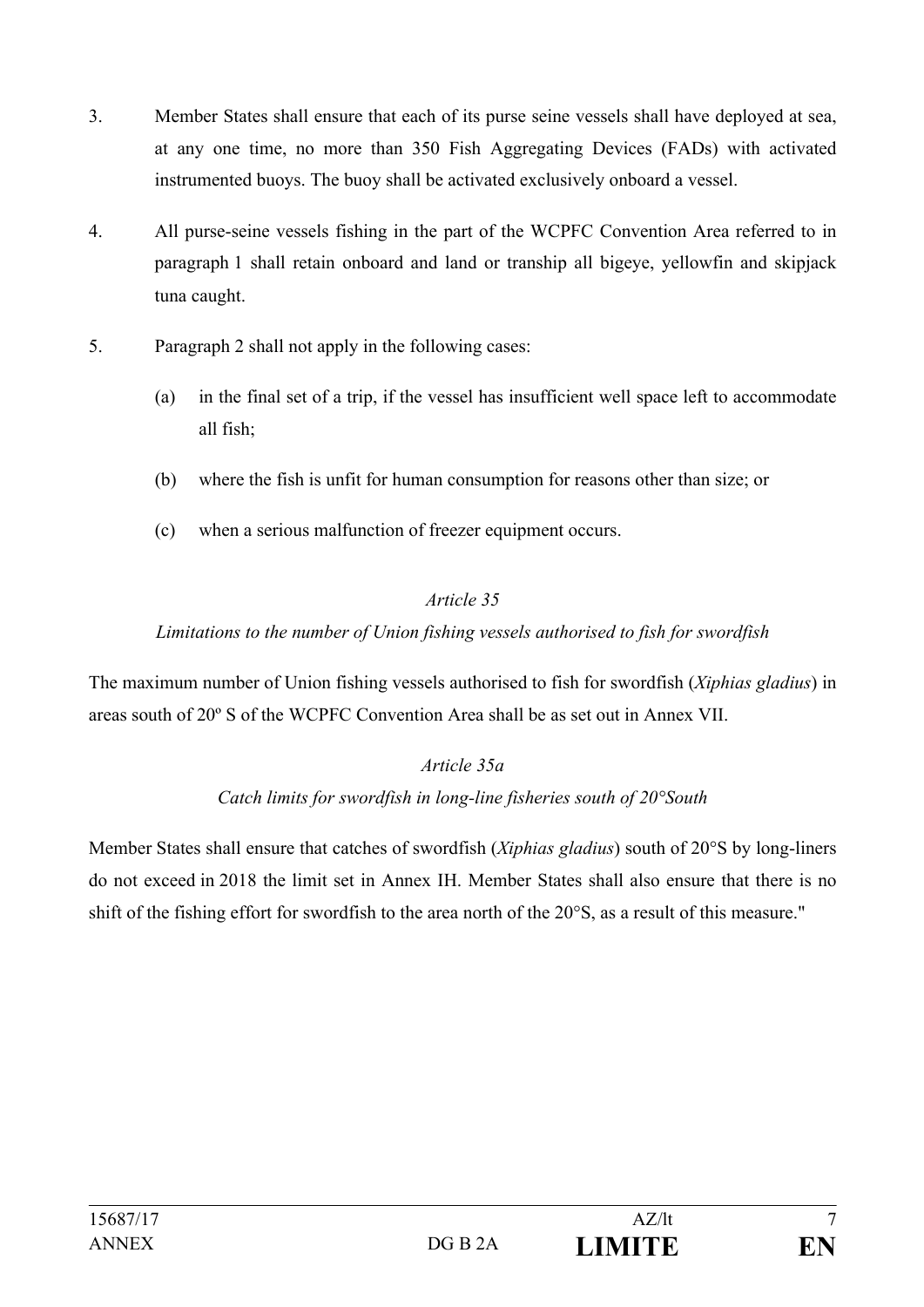### 3. Annex IH is replaced by the following:

# **"ANNEX IH**

### WCPFC CONVENTION AREA

| Species:   | Swordfish       |          | Zone:             | WCPFC Convention Area south of 20° S |
|------------|-----------------|----------|-------------------|--------------------------------------|
|            | Xiphias gladius |          |                   | (SWO/F7120S)                         |
| Union      |                 | 3 170,36 | Precautionary TAC |                                      |
| <b>TAC</b> | Not relevant    |          |                   |                                      |

".

4. Annex VII is replaced by the following:

### **"ANNEX VII**

### WCPFC CONVENTION AREA

Maximum number of Union fishing vessels authorised to fish for swordfish in areas south of 20° S of the WCPFC Convention Area

| Spain | 14 |
|-------|----|
| Union | 14 |

"

#### **4. Recital and Articles on European eel**

- 1. Recital 7 is replaced by the following:
- (7) As regards European eel stock, the ICES advised that all anthropogenic mortalities should be reduced to zero, or kept as close to zero as possible. In the light of this advice, it is appropriate to establish a temporary prohibition to fish for European eel of an overall length of 12 cm or longer in Union Waters of ICES areas including in the Baltic Sea, to protect spawners during their migration.
	- 2. The following Article is inserted after Article 9: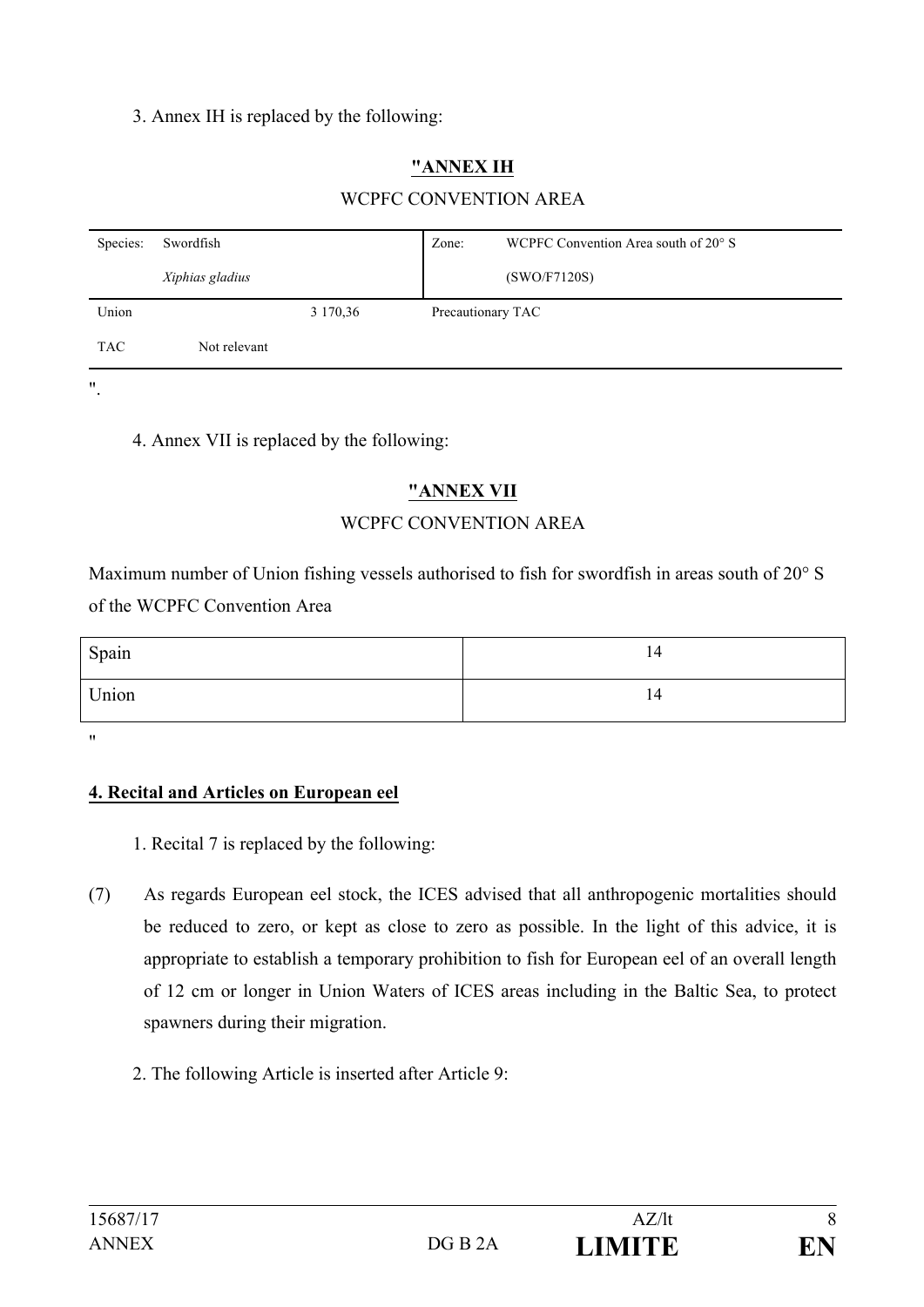#### *"Article 9a*

#### *Measures on European eel fisheries*

It shall be prohibited for Union fishing vessels and third country vessels, as well as for any commercial fisheries from shore, to fish for European eel of an overall length of 12 cm or longer in Union Waters of ICES area, including in the Baltic Sea, for a consecutive three-month period to be determined by each Member State between 1 September 2018 and 31 January 2019. Member States shall communicate the determined period to the Commission not later than on 1 June 2018."

3. Article  $12(1)(a)$  and Article  $43(1)(a)$  is deleted.

#### **5. Recital on inter-area flexibility will be included.**

### **2. CHANGES TO ANNEXES IA regarding TAC levels**

## **1. Changes to corresponding TAC levels and special conditions, references to the corresponding statements:**

| Common name | <b>TAC Unit</b>                                           | Proposal<br><b>TAC</b><br>change<br>2017-2018 | Compromise<br><b>TAC</b> change<br>$2017 - 2018$ | Compromise<br><b>TAC 2018</b><br>(tonnes) | <b>Statements / additional</b><br>information                                                                                  |
|-------------|-----------------------------------------------------------|-----------------------------------------------|--------------------------------------------------|-------------------------------------------|--------------------------------------------------------------------------------------------------------------------------------|
| Anchovy     | 9 and 10;<br>Union<br>waters of<br><b>CECAF</b><br>34.1.1 | $-20\%$                                       | R <sub>O</sub>                                   | 12 500 tonnes                             | Statement on<br>improvement of<br>scientific data                                                                              |
| Anglerfish  | $\overline{7}$                                            | $-12\%$                                       | R <sub>O</sub>                                   | 33 516 tonnes                             | Footnote to fish up to<br>25% of this TAC in<br>8a, 8b, 8d and 8e for<br>the Member States<br>with the quotas in<br>both areas |
| Anglerfish  | 8abde                                                     | $-12%$                                        | R <sub>O</sub>                                   | 8 980 tonnes                              |                                                                                                                                |

**(all figures are including top-ups, where applicable)**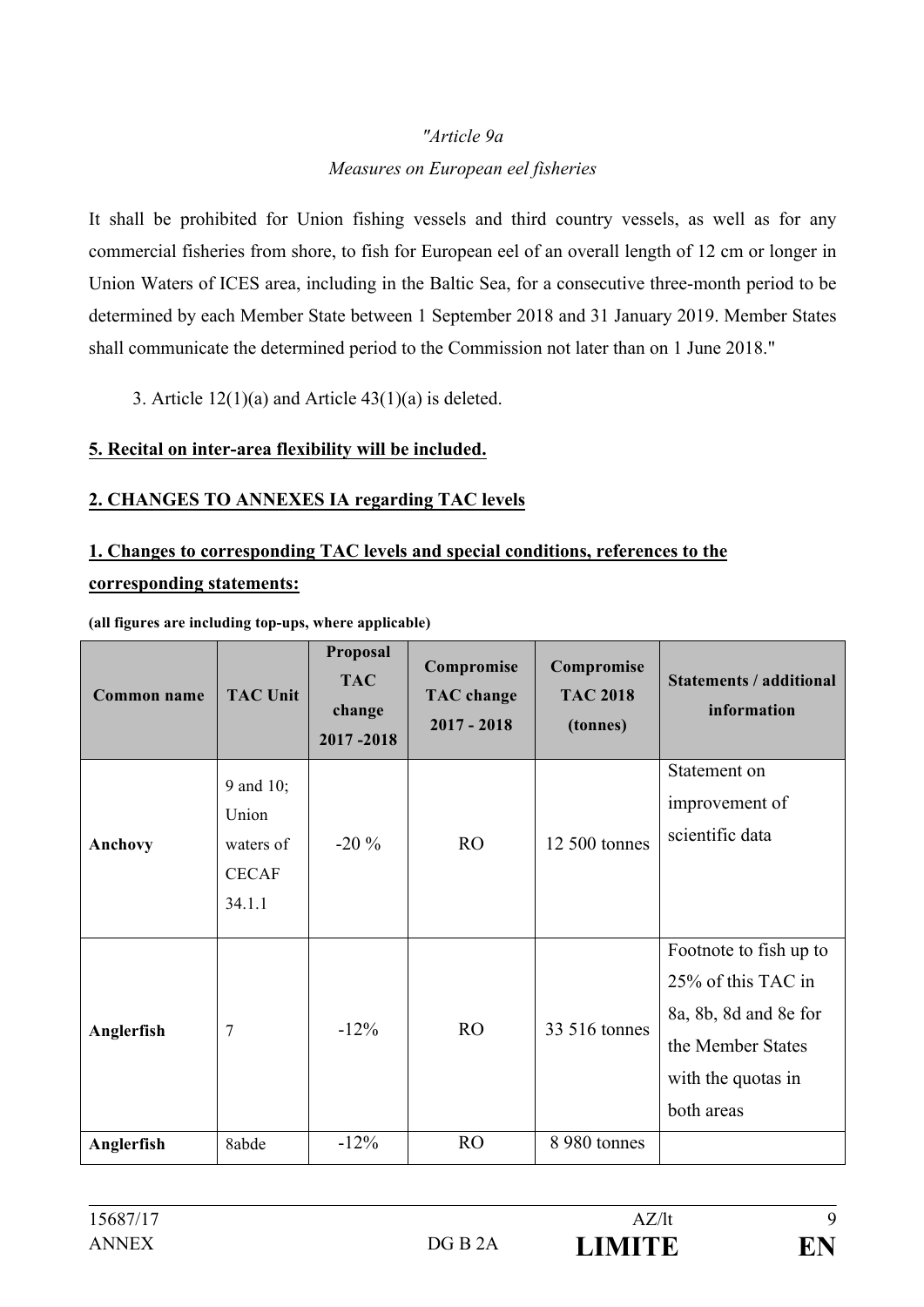| Cod                      | 3aS (Kattegat)                                        | RO             | $+20%$                  | 630<br>tonnes            |                                                                                                                             |
|--------------------------|-------------------------------------------------------|----------------|-------------------------|--------------------------|-----------------------------------------------------------------------------------------------------------------------------|
| Cod                      | $7b-7k$                                               | R <sub>O</sub> | $+9%$                   | 3 0 7 6<br>tonnes        | Statement on selectivity<br>Removing the footnote on<br>fixing mesh size for gadoid<br>fishery                              |
| <b>Common sole</b>       | 3a, 22-32                                             | -<br>37%       | $-18\%$ (MSY<br>advice) | 448<br>tonnes            | Baltic Sea subdivisions 25-<br>32 removed                                                                                   |
| Haddock                  | 7b-k, 8, 9 and 10,<br>Union waters of<br><b>CECAF</b> | 34%            | $-11%$                  | 6910<br>tonnes           | Statement on selectivity<br>Removing the footnote on<br>fixing mesh size for gadoid<br>fishery                              |
| Hake                     | 8c, 9, 10 and<br><b>CECAF</b>                         | 24%            | $-12%$                  | 9258<br>tonnes           | Statement                                                                                                                   |
| Ling                     | Union waters of 4                                     | RO             | $+10%$                  | 3 8 4 3<br>tonnes        |                                                                                                                             |
| Ling                     | 6, 7, 8, 9, 10, 12<br>and 14                          |                | No change               | N <sub>0</sub><br>change | Footnote to fish up to 15%<br>of this TAC in Union<br>waters of 4 for MS having<br>quotas in both areas                     |
| <b>Megrims</b>           | 7                                                     |                | No change               | N <sub>0</sub><br>change | Footnote to fish up to 25%<br>of this TAC in 8a, 8b, 8d<br>and 8e for the Member<br>States with the quotas in<br>both areas |
| <b>Norway</b><br>lobster | 9 and 10                                              |                |                         |                          | Footnote allowing not more<br>than 100 tonnes in FU30                                                                       |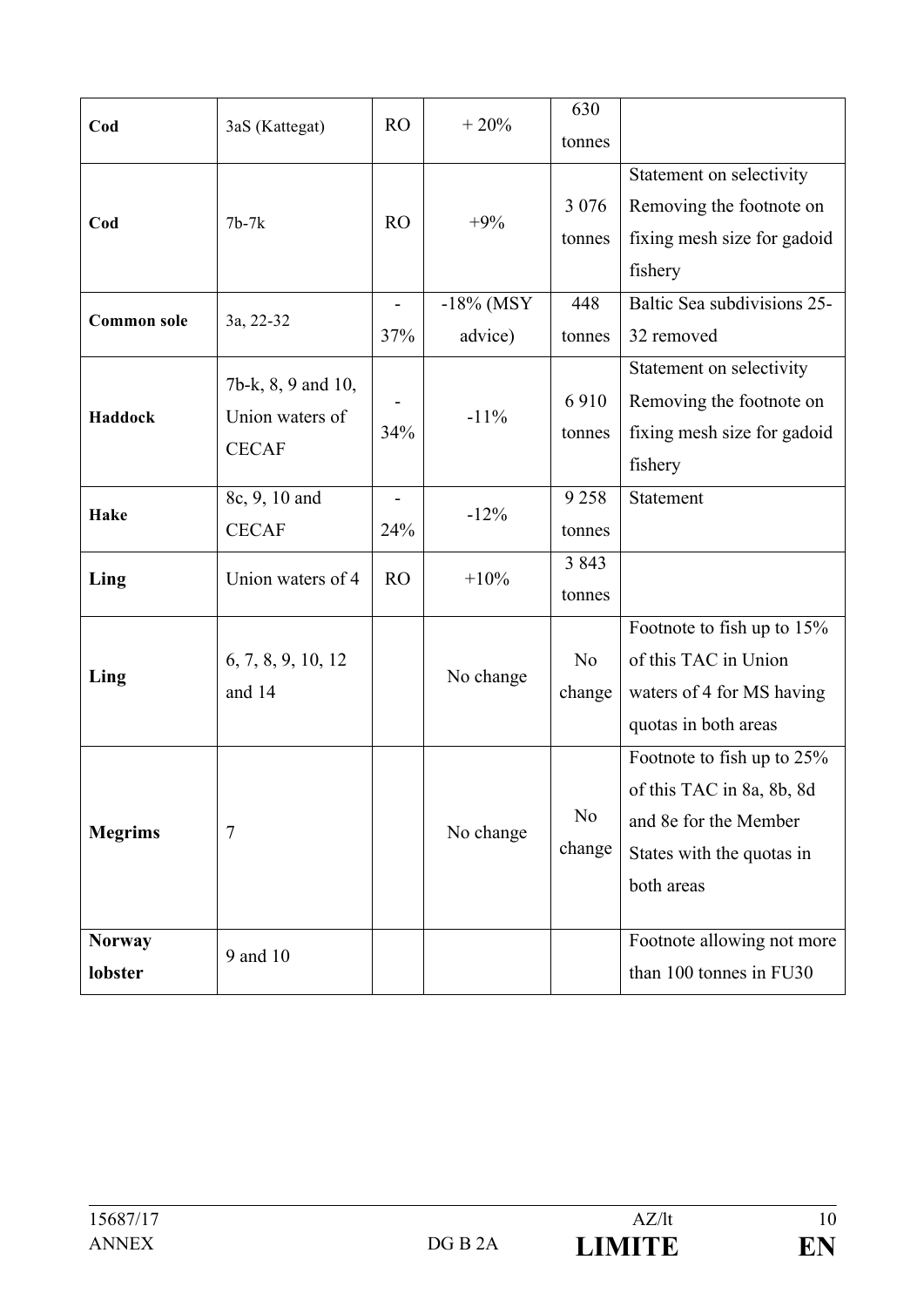| <b>Skates and</b><br>rays | Union waters of 2a<br>and 4 | R <sub>O</sub> | 20%    | 1654<br>tonnes    | Footnote to fish up to 10%<br>of the North Sea TAC in 7d<br>if the MS has quotas in both<br>areas. |
|---------------------------|-----------------------------|----------------|--------|-------------------|----------------------------------------------------------------------------------------------------|
| <b>Skates and</b><br>rays | 7d                          | R <sub>O</sub> | 20%    | 1 2 7 6<br>tonnes | Footnote to fish up to $10\%$<br>of TAC in the North Sea                                           |
| <b>Skates and</b><br>rays | 6b, 7a-c, 7e-k              | R <sub>O</sub> | 15%    | 9699<br>tonnes    |                                                                                                    |
| <b>Skates and</b><br>rays | 8 and 9                     | R <sub>O</sub> | 15%    | 4 3 2 6<br>tonnes |                                                                                                    |
| Whiting                   | $7b-k$                      | 28%            | $-19%$ | 22 213<br>tonnes  | Statement on selectivity<br>Removing the footnote on<br>fixing mesh size for gadoid<br>fishery     |

### **2. For haddock in 7a "precautionary" is replaced by "analytical".**

# **3. Changes to corresponding TAC levels and special conditions, references to the corresponding statements:**

Corrigendum to the version doc. 15398/17 PECHE 505 + ADD 1-2:

1. In the fishing opportunities table for cod in 7a, no footnote on sentinel fishery included;

2. In the fishing opportunities table for Norway lobster in 2a and 4, no special condition is included.

### **The Hague preferences are applied for the following stocks:**

#### **At 50%:**

Cod 6 a, 5 b\* (COD/5BE6A) Cod 6 b, 5 b, 12 & 14 (COD/5W6-14) Cod 7 a (COD/07A.) Cod 7 b-c, e-k, 8, 9, 10 & 34.1.1 (COD/7XAD34) Haddock 6 a, 5 b (HAD/5BC6A.)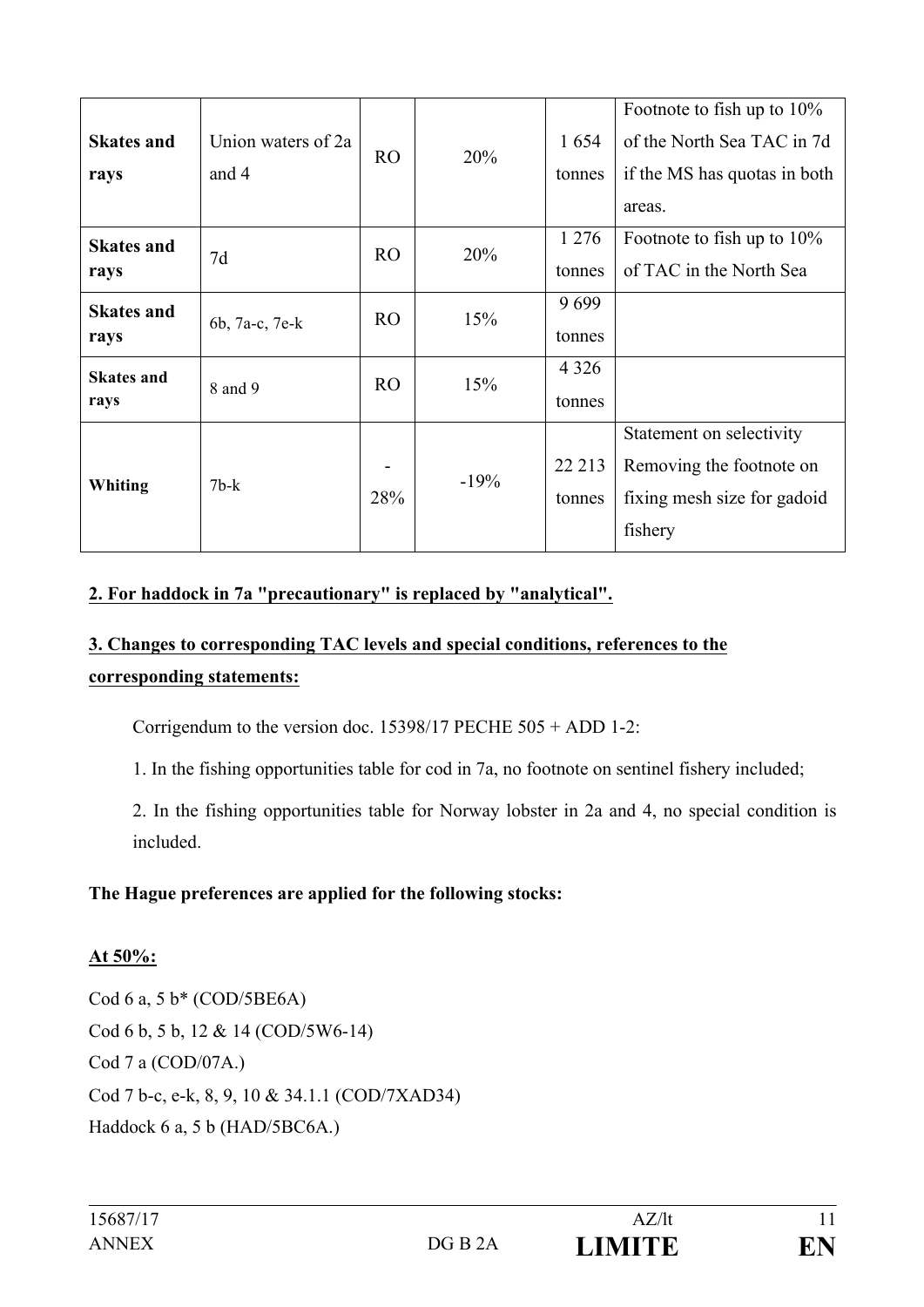Haddock 6 b, 12 & 14 (HAD/6B1214) Whiting 7 a\* (WHG/07A.) Whiting 7 b-k (WHG/7X7A-C) Plaice 6, 5 b, 12 & 14 (PLE/56-14) Plaice 7 a (PLE/07A.) Plaice 7 b,c (PLE/7BC.) Plaice 7 f,g (PLE/7FG.) Saithe 6, 5b, 12 & 14 (POK/56-14) Saithe 7, 8, 9, 10 & 34.1.1 (POK/7/3411) Sole 7 a (SOL/07A.) Sole 7 b,c (SOL/7BC.) **At 30%:** Haddock 4; Union waters of 2a (HAD/2AC4.) Whiting 4; Union waters of 2a (WHG/2AC4.)

### **3. CHANGES TO ANNEXES IB regarding TAC levels**

The fishing opportunities table for herring in Union, Faroese, Norwegian and international waters of 1 and 2 is replaced by the following table:

| Species:        | Herring         |     | Zone:          | Union, Faroese,<br>Norwegian and<br>international waters of<br>$1$ and $2$ |
|-----------------|-----------------|-----|----------------|----------------------------------------------------------------------------|
|                 | Clupea harengus |     |                | $(HER/1/2-)$                                                               |
| Belgium         | 10              | (1) | Analytical TAC |                                                                            |
| Denmark         | 9 704           | (1) |                |                                                                            |
| Germany         | 1699            | (1) |                |                                                                            |
| Spain           | 32              | (1) |                |                                                                            |
| France          | 419             | (1) |                |                                                                            |
| Ireland         | 2512            | (1) |                |                                                                            |
| The Netherlands | 3 4 7 2         | (1) |                |                                                                            |
| Poland          | 491             | (1) |                |                                                                            |
| Portugal        | 32              | (1) |                |                                                                            |
| Finland         | 150             | (1) |                |                                                                            |
| Sweden          | 3 5 9 5         | (1) |                |                                                                            |
| United Kingdom  | 6 2 0 3         | (1) |                |                                                                            |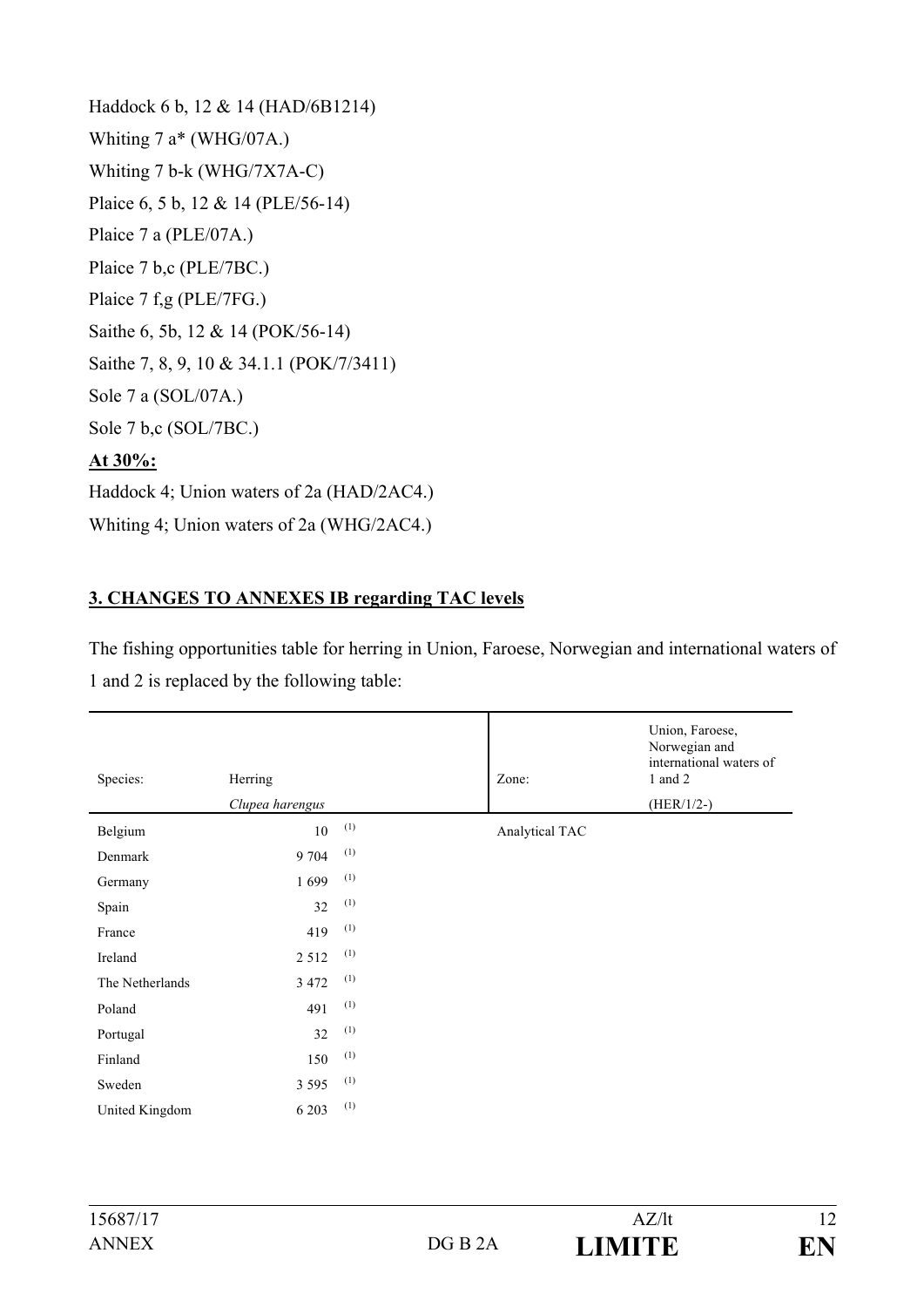| Union         | (1)<br>28 3 19                                                                                                                                  |  |  |  |
|---------------|-------------------------------------------------------------------------------------------------------------------------------------------------|--|--|--|
| Faroe Islands | (2)(3)<br>4 0 0 0                                                                                                                               |  |  |  |
| Norway        | (2)(4)<br>25 4 8 7                                                                                                                              |  |  |  |
|               |                                                                                                                                                 |  |  |  |
| <b>TAC</b>    | 435 000                                                                                                                                         |  |  |  |
| (1)           | When reporting catches to the Commission the quantities fished in each of the following areas shall also be reported: NEAFC Regulatory Area and |  |  |  |
|               | Union waters.                                                                                                                                   |  |  |  |
| (2)           | May be fished in Union waters north of 62° N.                                                                                                   |  |  |  |
| (3)           | To be counted against the catch limits of the Faroe Islands.                                                                                    |  |  |  |
| (4)           | To be counted against the catch limits of Norway.                                                                                               |  |  |  |

Special condition: within the limits of the abovementioned quotas, no more than the quantities given below may be taken in the following zones:

Norwegian waters north of 62° N and the fishery zone around Jan Mayen (HER/\*2AJMN)

|                                                    | 25 487  |  |  |  |  |
|----------------------------------------------------|---------|--|--|--|--|
| 2, 5b north of 62° N (Faroese waters) (HER/*25B-F) |         |  |  |  |  |
| Belgium                                            | 1       |  |  |  |  |
| Denmark                                            | 1 3 7 1 |  |  |  |  |
| Germany                                            | 240     |  |  |  |  |
| Spain                                              | 5       |  |  |  |  |
| France                                             | 59      |  |  |  |  |
| Ireland                                            | 355     |  |  |  |  |
| The Netherlands                                    | 490     |  |  |  |  |
| Poland                                             | 69      |  |  |  |  |
| Portugal                                           | 5       |  |  |  |  |
| Finland                                            | 21      |  |  |  |  |
| Sweden                                             | 508     |  |  |  |  |
| United Kingdom                                     | 876     |  |  |  |  |
|                                                    |         |  |  |  |  |

#### **4. STATEMENTS**

# **Improvements in selectivity in the Celtic Sea gadoid fishery (The North Western Waters Group of Member States (UK, IE, FR, BE, NL, ES)**

The Member States recognise that in the gadoid fishery in the Celtic Sea further improvements in selectivity are required to reduce unwanted catches of cod, haddock and whiting.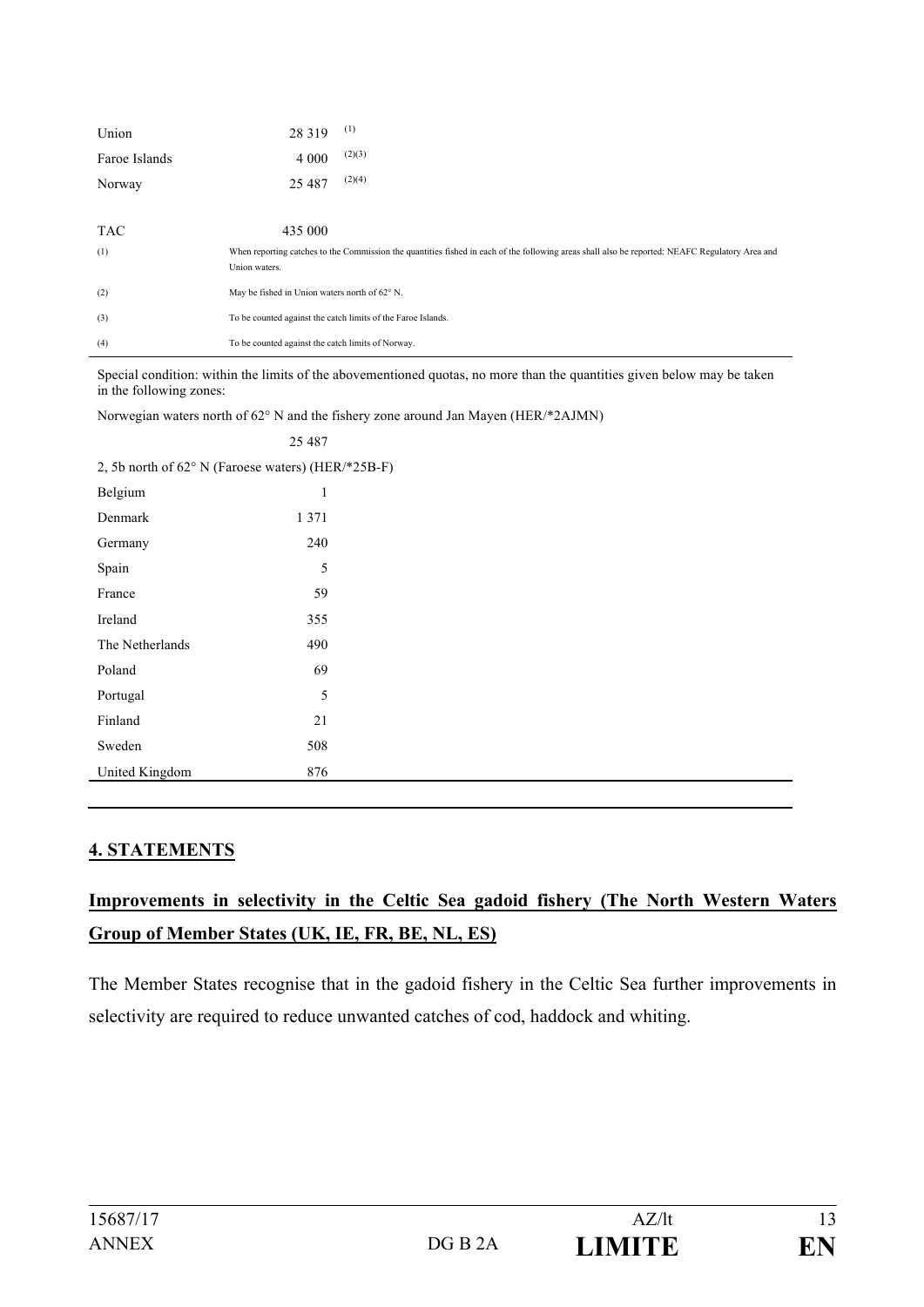Such measures, which may include increases in cod-end mesh size, selective trawl designs or the use of selectivity devices such as square mesh panels, will be developed by the Member States in the North Western Waters regional group in partnership with the Advisory Council. Recommendations on the appropriate measures to be taken will be submitted by the North Western Waters Group to the Commission by the end of May 2018.

#### **Sustainable management of Irish Sea cod (UK, IE)**

Considering the very high TAC increase decided for 2018 for Irish Sea cod, Ireland and the United Kingdom commit to agree in December 2018 to a TAC for this stock in line with MSY level for 2019, based on ICES advice, including if it leads to a significant decrease.

# **Appropriate conservation measures concerning plaice ICES division 7a (Irish Sea), plaice ICES divisions 7fg (Celtic Sea, Bristol Channel), plaice ICES divisions 7hjk (Celtic Sea, Southwest of Ireland), whiting ICES division 7a (Irish Sea), whiting 5b and 6 - Commission and Member States**

The Commission and Member States recognise a need to take into account the effects of the landing obligation when setting fishing opportunities for different stocks. This also includes situations where a very low TAC or zero TACs could lead to premature closure of fisheries due to choke situations.

To this end, Member States working with the Advisory Council within the regional groups undertake to apply all appropriate measures to mitigate choke situations and to include such measures within their joint recommendations for discard plans for 2019.

In cases where, even after applying all appropriate measures, residual choke issues still remain a major concern, the Member States will propose alternative conservation measures to alleviate the choke risk. Where necessary, the Commission will seek scientific advice either from ICES or STECF on appropriate measures for those stocks.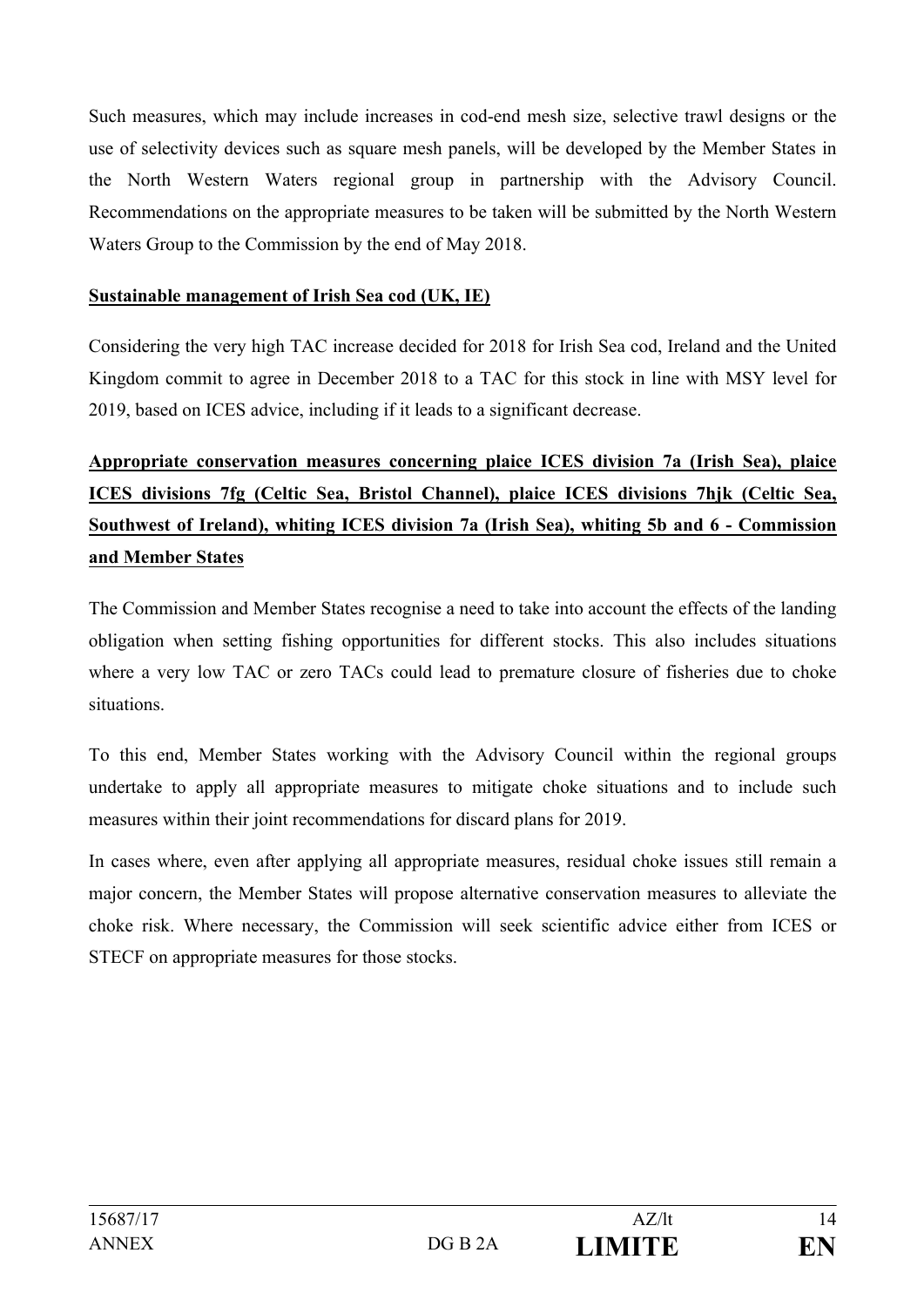#### **Anchovy 9a (ES, PT)**

Spain and Portugal recognise that the scientific basis for managing Anchovy 9a needs to be significantly improved in order to achieve full analytical assessment of the stock. In particular, carrying out biomass surveys and collecting age composition data for all 9a areas is vital to improve the knowledge of the stock. Spain and Portugal therefore commit to achieving a considerable improvement in scientific data collection and assessment in 2018 by:

- Making greater investment in terms of human resources and expertise to expedite the required research;
- Carrying out timely and comprehensive biomass survey campaigns in 2018, including in the autumn.

#### **Improvements in selectivity in the** *Nephrops* **fisheries in Irish Sea (UK, IE)**

Ireland and the United Kingdom recognise that in the *Nephrops* fishery in the Irish Sea further improvements in selectivity are required to reduce unwanted catches of whiting. These measures should build on the significant work already carried out by Ireland and the United Kingdom over the last years.

Such measures which may include increases in cod-end mesh size, selective trawl designs or the use of selectivity devices such as square mesh panels and sorting grids, will be developed by Ireland and the United Kingdom in partnership with the Advisory Council. In the framework of the North Western Waters Group, the recommendations on the appropriate measures to be taken will be submitted to the Commission by the end of May 2018 by the North Western Waters Group.

### **Statement on support from the European Maritime and Fisheries Fund (EMFF) in relation to the provisions for eel (DE and COM)**

When adopting national emergency measures referred to in Article 13 of Regulation 1380/2013 in the specific context of the implementation of the ICES advice on European eel, Member States may consider using temporary cessation in accordance with Article 33 of Regulation (EU) No 508/2014.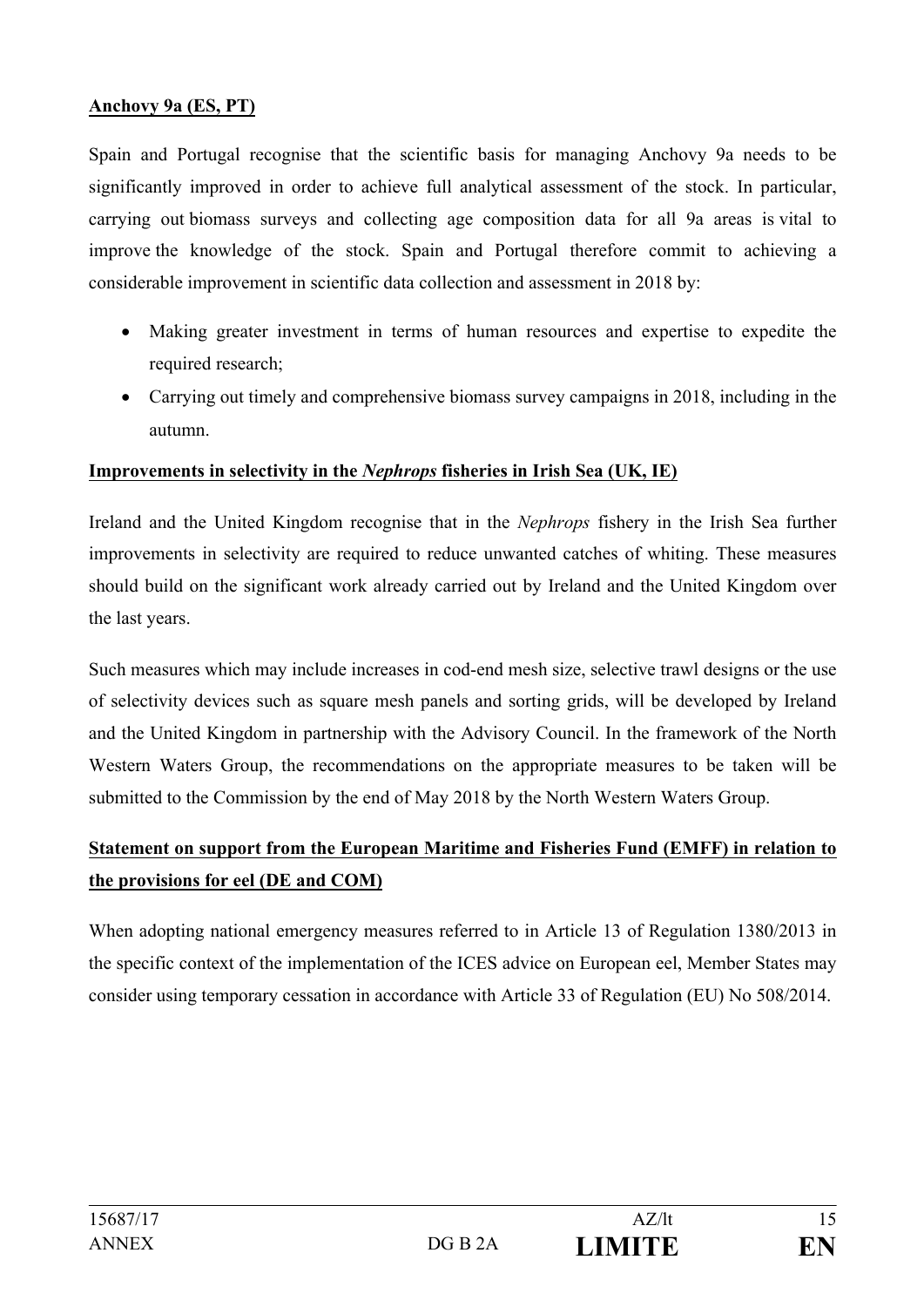### **Hague Preferences (BE, DE, DK, FR)**

Belgium, Denmark, Germany and France are of the opinion that the scales for the allocation of quotas for Member States were agreed upon in 1983. These scales constitute the basis of relative stability, which is a principle established by the Basic Regulation governing the Common Fisheries Policy. It is our opinion that Hague preferences are contrary to the principle of relative stability.

### **Southern hake (ES, PT)**

Spain and Portugal undertake to support all necessary measures needed to achieve MSY in 2019 at the very latest. In addition, Spain and Portugal will take all appropriate measures to effectively control the southern hake fishery, with the aim to ensure that there are no unallocated landings of southern hake in the future.

# **Commission and Spain on inter-area flexibility for horse mackerel from ICES division 8c to subarea 9**

The Commission will submit a request to ICES to provide scientific advice on whether an increase from 5 % to 15 % in the inter-area flexibility from division 8c to subarea 9 would be sustainable, also in the long term, noting that the current scientific advice indicates that this flexibility would apply to two different stocks.

### **Undulate ray (COM)**

In the beginning of 2018, the Commission will ask the ICES to provide earlier scientific advice on all stocks of undulate ray, if possible.

# **Déclaration de la France, des Pays-Bas et du Royaume-Uni et de la Commission sur la pêche récréative du bar du Nord (4bc, 7a-h)**

Considérant l'importance de la pêche récréative de bar pour l'économie des régions littorales;

Considérant l'état critique du stock du bar de la zone du Nord;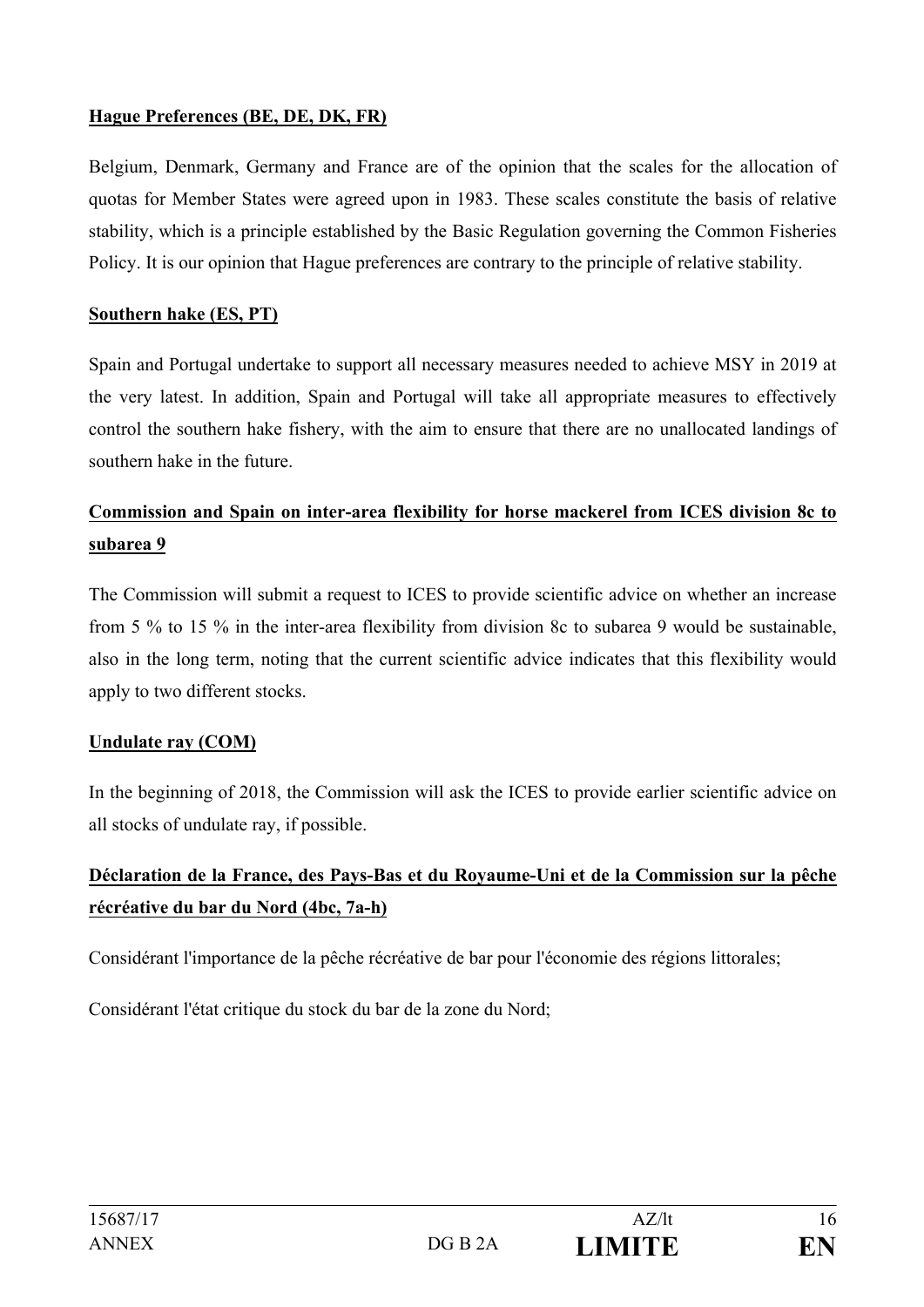Considérant que les captures de la pêche récréatives ont été estimées avoir dépassé celles de la pêche professionnelle;

Considérant les limites de l'estimation de la mortalité induite par la pêche récréative;

Considérant l'urgence d'adopter des mesures adaptées au regard de l'état de la biomasse;

La France, le Royaume-Uni, les Pays-Bas, après avoir consenti à des mesures de gestion drastiques pour tous les métiers de la pêche professionnelle, estiment justifié de maintenir un régime de gestion de la pêche récréative précautionneux de pêché-relâché sur l'ensemble de l'année.

A la lumière des résultats de la révision du modèle d'évaluation du bar que délivrera le CIEM en mars 2018, la possibilité d'autoriser le débarquement d'un bar par personne et par jour pour une période de temps limitée sera examinée.

#### **European seabass (Commission)**

After the ICES benchmark exercise in 2018, the Commission will consider if there is a basis for reviewing the measures in place for seabass and allowing for any landings of seabass in recreational fisheries.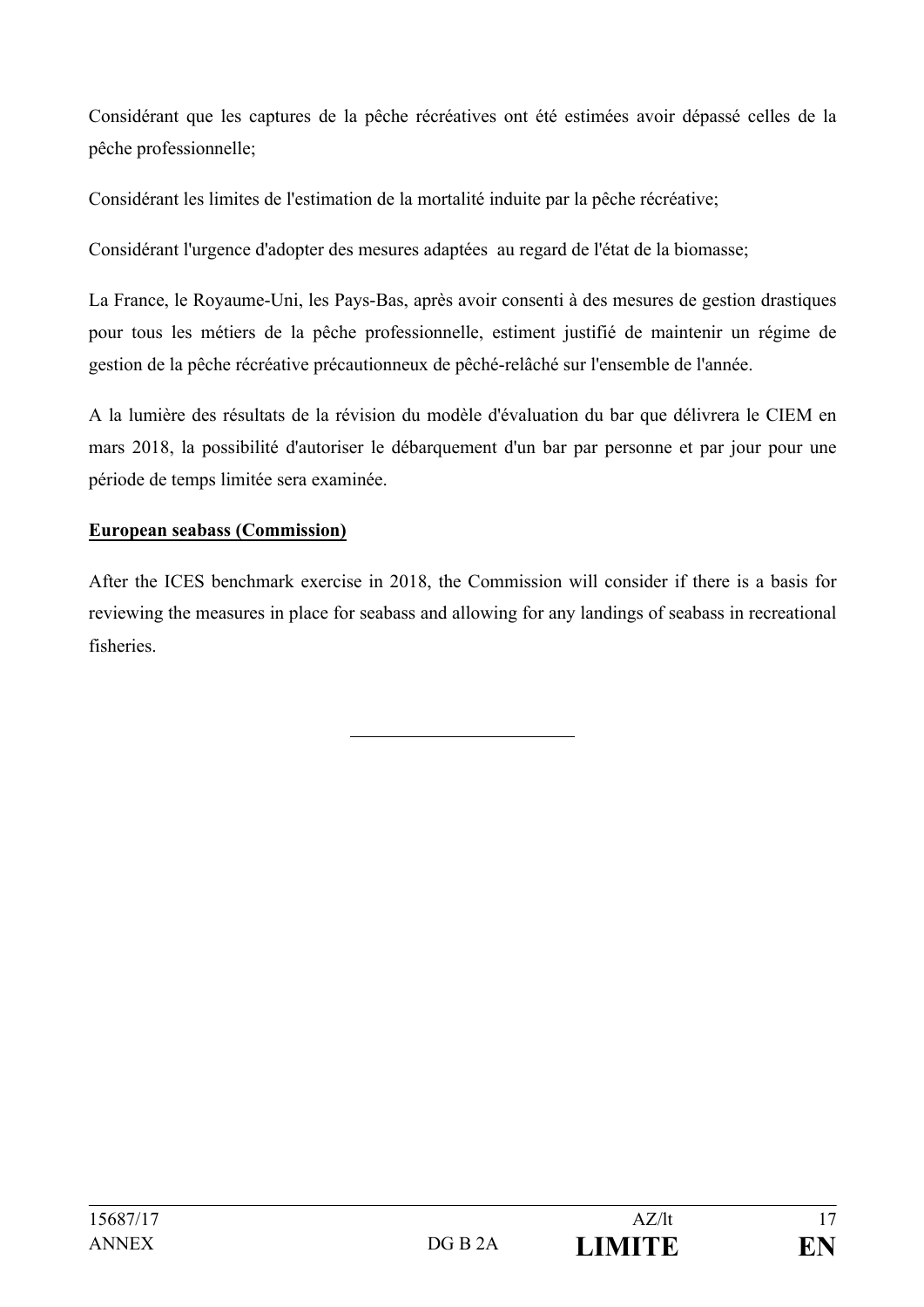#### **Joint Declaration on strengthening the recovery for European eel**

#### *The Commission and Member States*

Acknowledging that the stock of European eel is in critical condition, as confirmed again by ICES' latest advice of 7 November 2017;

Taking note of the listing of European eel in CITES Appendix II and in CMS Appendix II;

Recognizing that urgent action is needed to ensure the recovery of the stock across its natural range and that measures that further reduce eel mortality caused by human influences during all eel life stages need to be in place as from 2018;

Considering that a temporary closure of fisheries of eel of an overall length of 12 cm or longer in Union Waters of ICES areas including in the Baltic Sea has been agreed in the context of the Regulation for Fishing opportunities for 2018 and that the potential interaction with national eel management plans will have to be monitored;

Noting the need to work with third countries including through the Joint Baltic Sea Fisheries Commission to ensure a comprehensive and coordinated approach to the recovery of the stock among all stakeholders;

Welcoming the GFCM decision to develop and implement a management plan for European eel in the Mediterranean together with non EU States and underlining that the EU has committed to table a proposal to that end at the 2018 GFCM Annual Session;

Understanding that the recovery of the stock requires measures in all natural eel habitats in the EU and during all stages of the eel life-cycle from the glass eel to the silver eel stage;

Supporting that the Commission will launch an external evaluation of the Eel Regulation early 2018 to assess its effectiveness and its contribution to the recovery of the stock of European eel, with a view to its possible revision, and will present the results of the evaluation and its conclusions to the Council in the first quarter of 2019;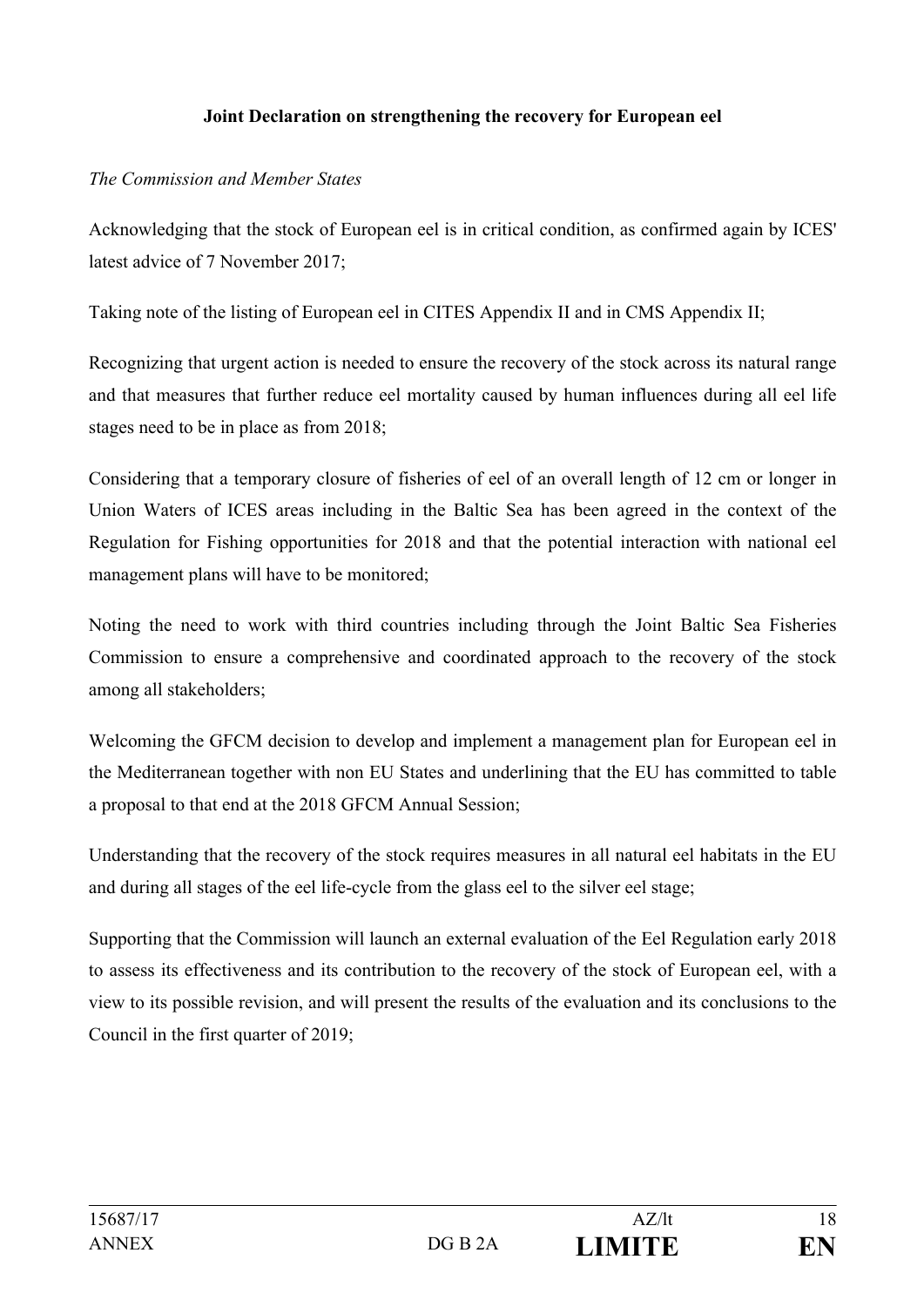Noting that the Commission will submit Member States' progress reports on the implementation of their national eel management plan due by 30 June 2018 to an external review to verify the accuracy and appropriateness of the data provided and the methods used to calculate them and thus ensure a level playing field;

### *Agree to strengthen the protection of the stock of European Eel*

### *To this effect:*

- 1. Member States will fully implement their national eel management plans and reinforce them as appropriate by further decreasing anthropogenic mortality factors during all stages of the eel lifecycle by a combination of measures such as reducing commercial fishing activity, restricting recreational fishing, putting in place structural measures to make rivers passable, improving river habitats, and transporting silver eels from inland waters to waters from which they can escape freely to the Sargasso Sea.
- 2. Where national eel management plans are not achieving their own targets in terms of fishing mortality and biomass escapement or where Member States do not provide sufficient data to calculate these fishing mortality and escapement targets, Member States concerned will apply as soon as possible to their internal eel fisheries measures with equivalent effect to those agreed in the fishing opportunities regulation.
- 3. Member States will review current restocking practices to ensure that publicly funded restocking contributes to increasing the escapement levels of silvers eels in line with the objectives of the Eel regulation.
- 4. Member States will improve the control of eel fisheries as appropriate and further increase their efforts with respect to fighting against illegal eel fishing and illegal trade of eels in particular of glass eels and ensure compliance with the CITES ban of extra-European trade. This may include the use of existing appropriate IT tools to ensure the traceability of eels at all life stages and to the final trade destination of the eels, both when they are used for human consumption directly or after rearing in aquaculture and when they are used for restocking, assisted migration or trap and transport purposes.